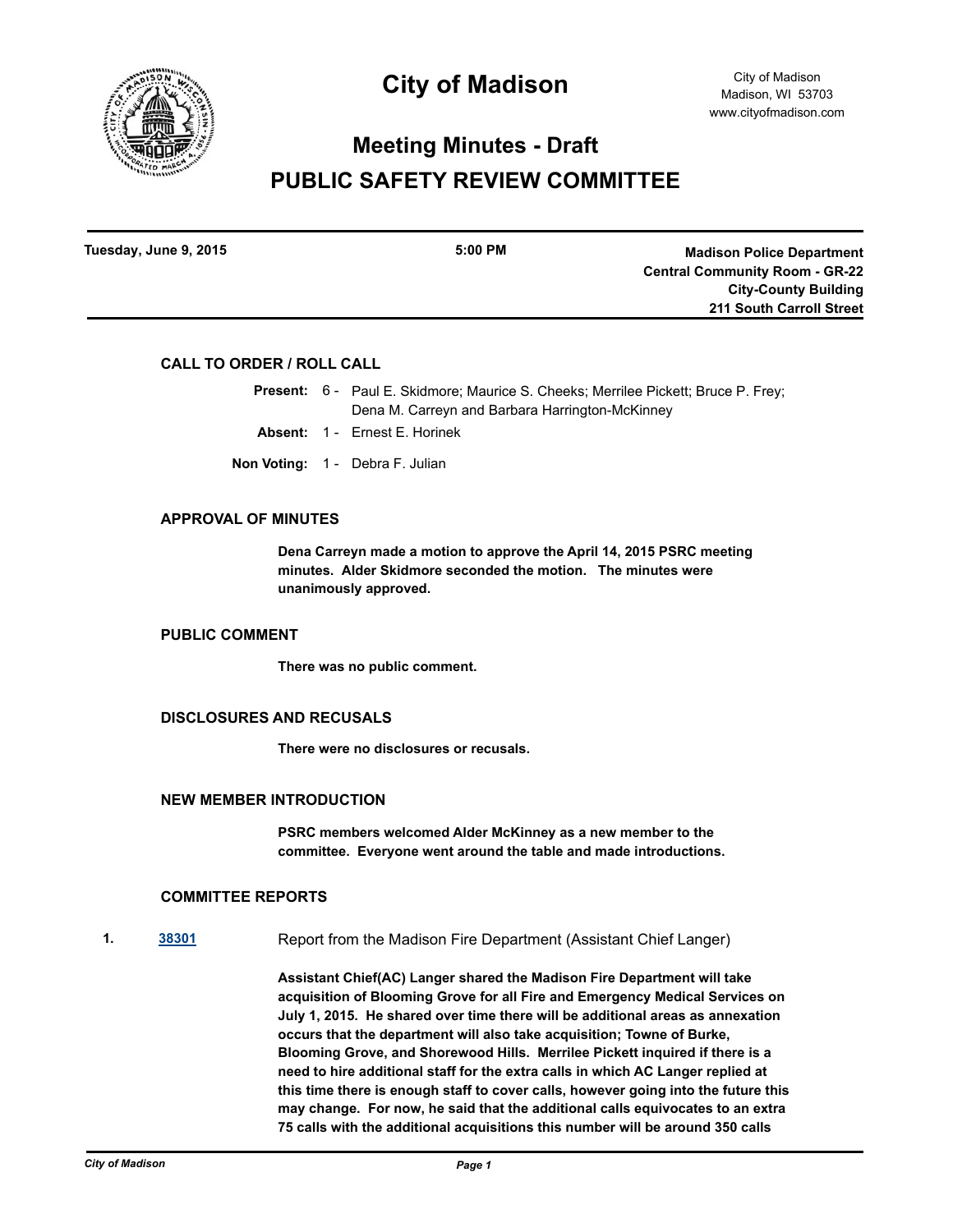**for service added per year.** 

**A class of 6 will begin the accelerated Fire Academy on July 6, 2015. A class of 12 new recruits will begin the academy on August 3, 2015.** 

**On November 6th, 2015 there will be a graduation for the Fire Aademy in which an invite will be extended to PSRC members.**

**2. [38302](http://madison.legistar.com/gateway.aspx?m=l&id=/matter.aspx?key=40995)** Report from the Madison Police Department (Captain Ackeret)

**Captain Ackeret invited Captain Snyder who is the Captain of the Personnel and Training Team to attend the PSRC meeting to share information on the Madison Police Department training curriculum.**

**Captain Snyder reported the Police Academy graduation will take place on June 26th at the Training Center. An invite will be extended to the PSRC members.** 

**Captain Snyder distributed two handouts; a breakdown on the topics with the number of hours the Madison Police Department (MPD) academy completes within the Wisconsin Department of Justice 520-hour curriculum and the other was on cultural competence that new recruit's and members of the department receive as continued education during in-services. Captain Snyder indicated that the MPD training meets or exceeds what the state requires sharing that there are extra areas that the academy goes over during training with the recruits. He shared that recently Chief Koval met with community leaders at United Way to revisit the Cultural Competence curriculum as the MPD evaluates and makes updates. Chief Koval was looking to have feedback provided on improvements that can be made to the curriculum. Alder McKinney inquired as to how long the cultural competence guidelines have been in place to which Captain Snyder replied that the information before everyone was used during the last police academy. The material that was used previously, for the last 7-10 years was mostly the same although it has been tweaked over the years with improvements being made. It was inquired as to how much continuing education do police officers need to have. Captain Snyder responded that they are required to have 24 hours by the State per year, although most MPD officers have 60-70 hours per year especially those that are on a specialized team or group. Information was requested on the MPD Citizen Academy and the letter that was shared to the United Way in which Captain Snyder indicated that he would e-mail it to PSRC members.**

#### **3. [38303](http://madison.legistar.com/gateway.aspx?m=l&id=/matter.aspx?key=40996)** Report from Alders

**Alder Cheeks reported that the City approved an Ad hoc committee to study police policy in which a diverse group of people will serve on the committee. He said this is being worked out now through the end of June. He mentioned there is also an Ad hoc committee that will study body worn video that is in the works. Alder Cheeks shared that he was elected as leadership on the Council. He shared that prior to the officer involved shooting update he met with the Chief of Police and staff and was briefed on the tactical action plan sharing that MPD did a phenomenal job to keep the city safe and he also shared his kudos to the community on demonstrating in a safe way.** 

**Alder Mckinney reported that there is an ordinance that came before the**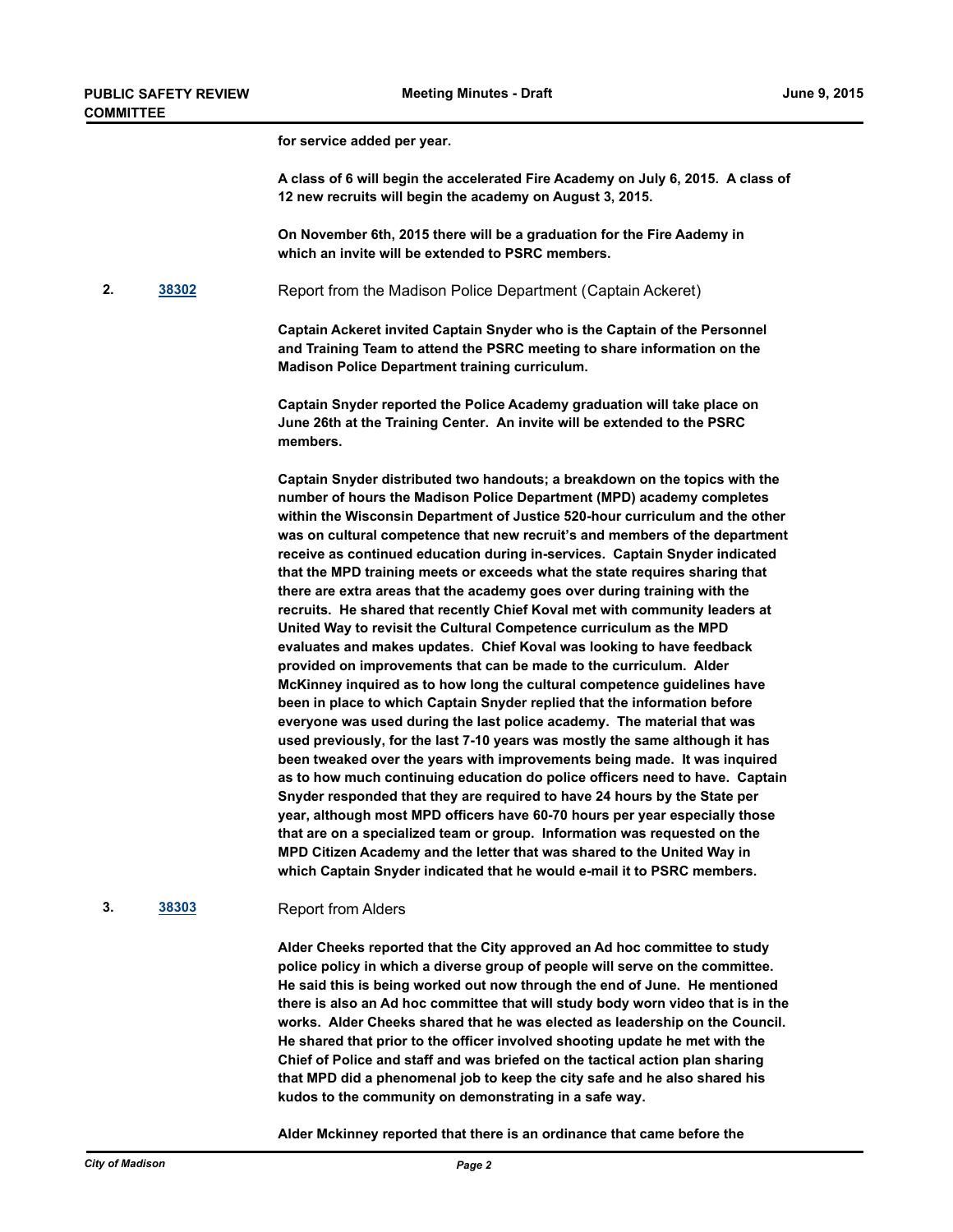**Council on Sex Offenders living within a certain distance of schools. She shared that there would be a presentation on Thursday, June 11th and that PSRC was invited to attend. Emily Hardiman will send an e-mail to PSRC members with the information.** 

**Alder Skidmore reported on the recent uptick of random shots fired that have been occurring at random locations throughout the city. He shared that he has had a lot of contact with Chief Koval regarding this. He shared that he was pleased on how the MPD handled it on the 8-9 individuals that were arrested.**

**Alder Skidmore then shared a report on border drops that have been occurring through the Dane County 911 Dispatch Center. Dena Carreyn inquired on what a border drop is in which AC Langer shared it is when the closest agency that can respond to the call is dispatched. He said that although it may be fast to have the closet agency respond it is often problematic when the agency does not have the necessary personnel, equipment, etc. needed for the call. Alder Skidmore then shared that the radio system has been pushed back for now two years and he is fearful of the attitude of the 911 Center.**

## **NEW BUSINESS**

**4. [38109](http://madison.legistar.com/gateway.aspx?m=l&id=/matter.aspx?key=40829)** Creating Section 23.07(11), renumbering Sections 23.07(11) and (12) to (12) and (13), amending Section 23.07(13) and amending Section 1.08(3)(a) of the Madison General Ordinances to prohibit the entering of a vehicle without the owner's consent and to create a bail deposit for violation thereof.

> **Alder Skidmore made a motion for discussion. Merrilee Pickett seconded the motion. Captain Ackeret shared that this ordinance is intended to close the loophole on an individual entering vehicles without the owner's consent. The ordinance would mirror the State Law. Alder Cheeks said that he would gladly sponsor this ordinance and likes the idea of having a local response verses putting the individual through the Court system and feels that it is a "good tool" for police officers to hold individuals accountable.**

**This ordinance was unanimously approved by the committee.** 

**This Ordinance was RECOMMEND TO COUNCIL TO ADOPT - REPORT OF OFFICER**

**5. [38432](http://madison.legistar.com/gateway.aspx?m=l&id=/matter.aspx?key=41122)** Authorizing the Chief of Police to sign a Memorandum of Understanding with the Wisconsin Department of Corrections ("WDOC") for the use of WDOC owned secure transportation vehicles and other necessary equipment.

> **Captain Ackeret shared that the police department does not have enough vehicles for safe transfer during specialized events that is used for arrest processing purposes such as during Halloween and Mifflin Street Party. The State has a van in which they allow MPD to use during these events. The State is requesting a Memorandum of Understanding in place to cover insurance and other aspects of using the van.**

**Alder Skidmore made a motion to approve the ordinance. Dena Carreyn seconded the motion. The ordinance was unanimously approved by the committee.**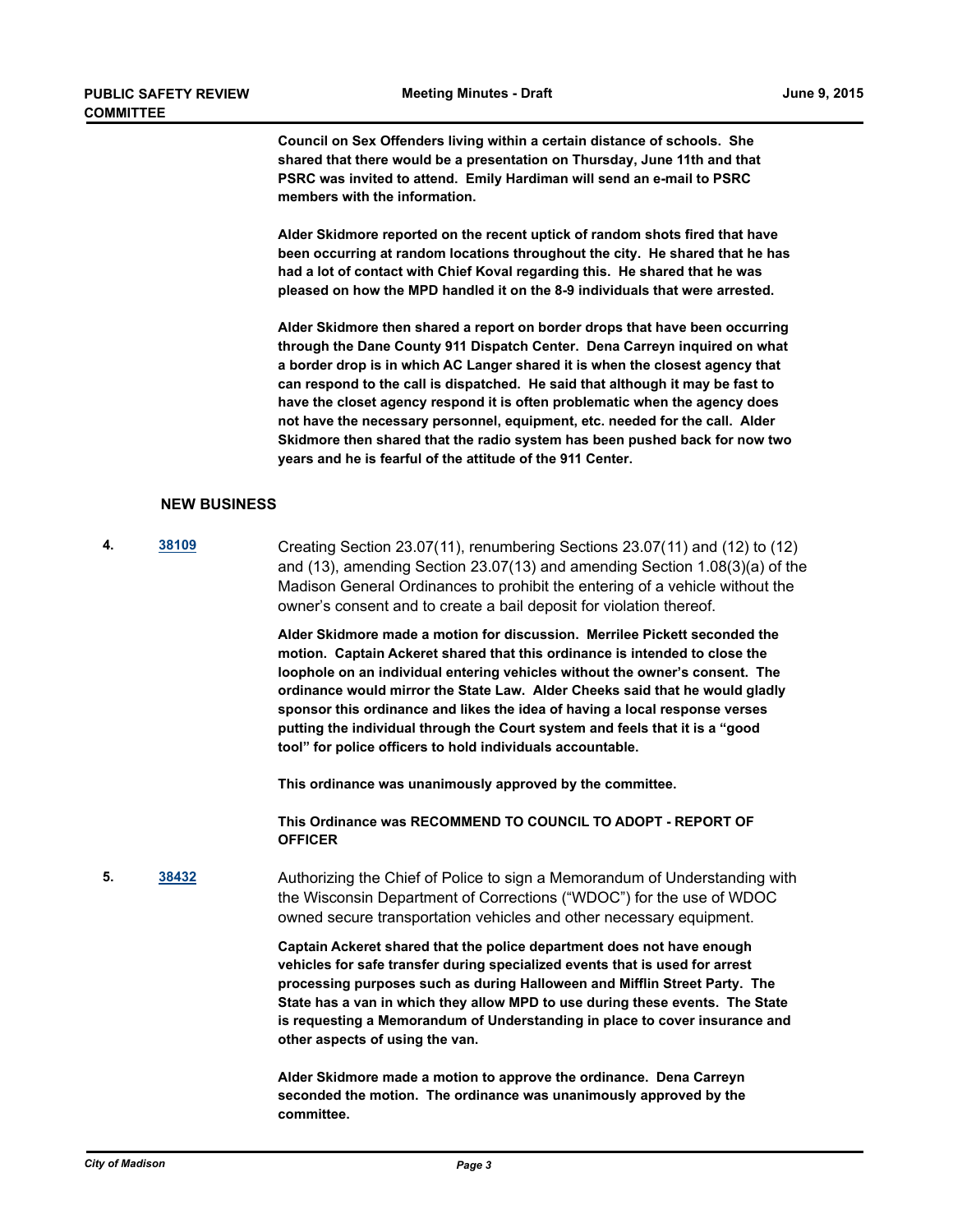#### **DISCUSSION ITEMS**

**6. [38831](http://madison.legistar.com/gateway.aspx?m=l&id=/matter.aspx?key=41468)** Alder Leadership on the Nuisance Ordinance (Merrilee Pickett)

**Merrilee Pickett shared during previous PSRC meetings there were discussions on the nuisance ordinance in which she inquired further on tightening up the ordinance on those landlords that don't screen tenants. At that time she mentioned to then Alder Strasser who had an interest and also to Assistant City Attorney (ACA) Zilavy who indicated she would look into it. She said that since Alder Strasser is now longer on the Council if there is another Alder that would have interest in this topic and to potentially work with ACA Zilavy. Alder McKinney indicated that she has interest in this topic and would work on finding out more information about it. Alder Cheeks shared that it might be worth to bring back to PSRC to support this item. Pickett will send the information that she has accumulated so far to Alder McKinney. Alder Skidmore recommended George Hank, Director of Building Inspection as a good contact to find out further information on this topic as well.**

**7. [38305](http://madison.legistar.com/gateway.aspx?m=l&id=/matter.aspx?key=40998)** Advocating for a role with the PSRC in the Task Force to study police procedures (Merrilee Pickett)

> **Merrilee Pickett shared that she wanted to know how others of the committee felt on advocating a role from the PSRC to request a role in the Task Force (TF) to study police procedures. Alder Cheeks felt that this was a good idea to suggest for the committee to be on the TF and that the PSRC may fit into the parameters as far as being an open meeting. Alder Skidmore shared that he has spoken to the Mayor on this and that the Mayor is aware of interest in having the PSRC body recommended. Pickett will speak to Assistant Attorney Allen on the proper way to go about drafting a letter on behalf of the PSRC committee to express interest to serve on the TF.**

**8. [38304](http://madison.legistar.com/gateway.aspx?m=l&id=/matter.aspx?key=40997)** PSRC response to the increasing gun/gang violence in Madison (Merrilee Pickett)

> **Merrilee Pickett said she requested this agenda item prior to the recent arrests on the increasing gang/gun violence and wanted to find out if there was something that PSRC could do. She said since the individuals have been arrested she was backing up some on this topic, although, she would like to see data if possible on a monthly basis on how this is going. Alder Skidmore shared that although MPD has a handle on the shootings, he would also like to be briefed on this topic from MPD from the Chief or Captain Wheeler. Dena Carreyn inquired if this is a gang issue solely or not? She mentioned using suppression/prevention before the gangs grow larger and take a hold on the city. Pickett shared the number of gangs is growing in the city and if there is something that can be done and mentioned the lack of media with reporting on this. Captain Ackeret shared there has been no gun calls since the end of May and that Chief Koval made it his number one priority in which he brought together the new Violent Crimes Unit (VCU), Gang Unit, and Criminal Intelligence to cease the fear in the community. He shared that all of the units colloborated to make arrests of specific individuals involved in the shootings. He shared this was gang related and that there were disputes between gang members who were retaliating between gangs. Alder Cheeks said that further discussion and report sharing at the next two PSRC meetings would be beneficial on historic gun trends and MPD's response as to where we are today**